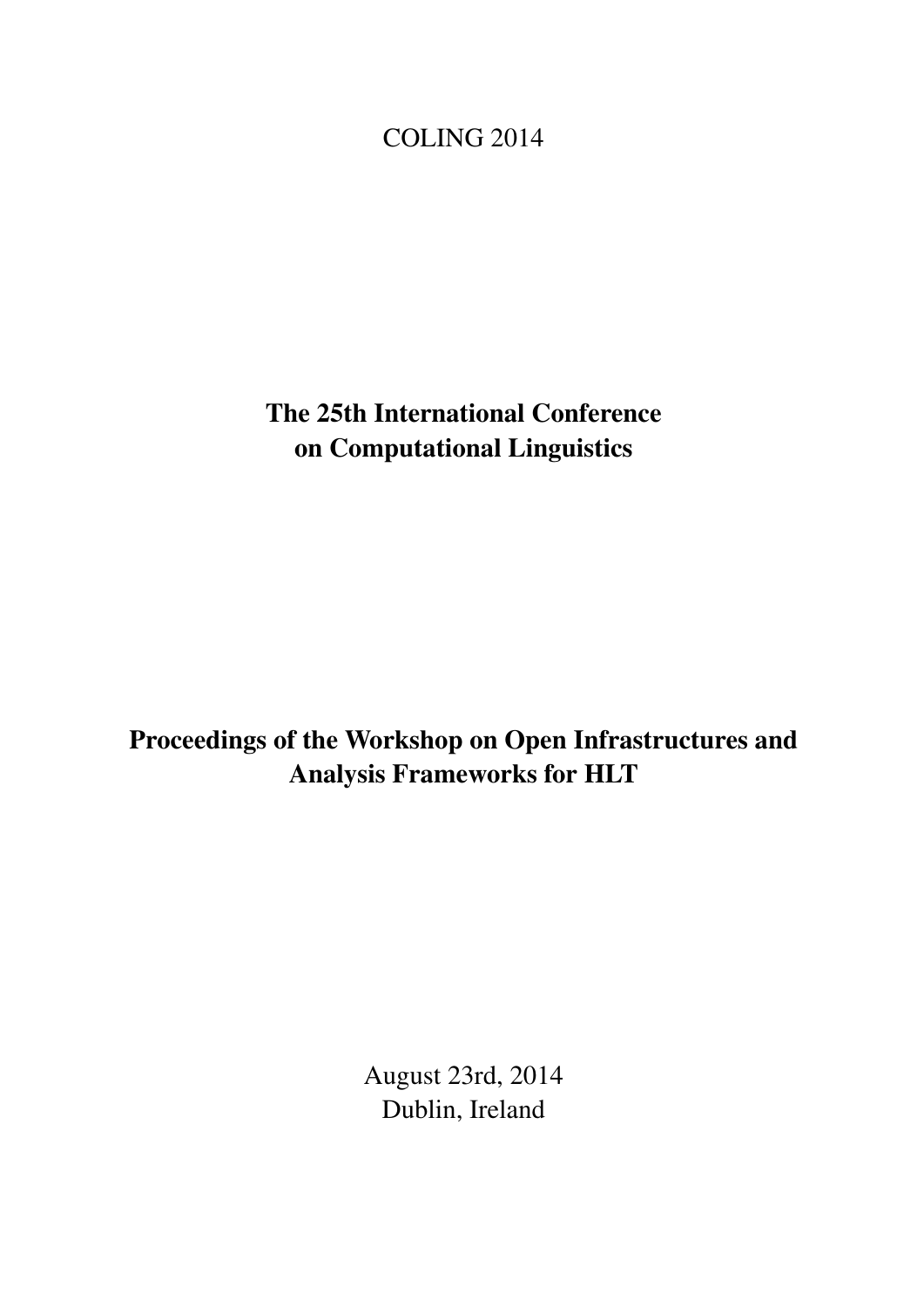$\circ$  2014 The Authors The papers in this volume are licensed by the authors under a Creative Commons Attribution 4.0 International License.

ISBN 978-1-873769-38-6 Proceedings of the Workshop on Open Infrastructures and Analysis Frameworks for HLT (OIAF4HLT) Nancy Ide and Jens Grivolla (eds.)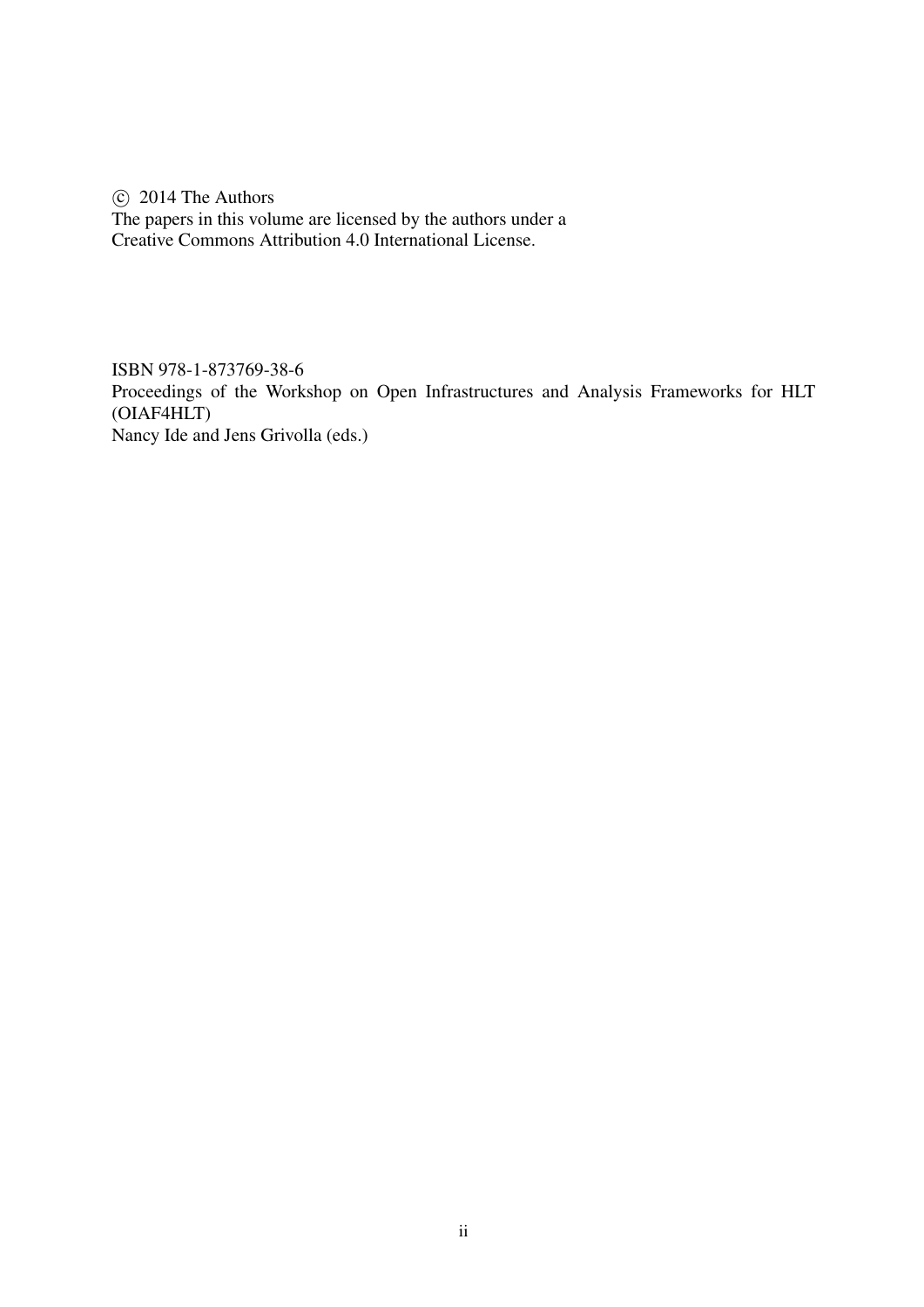## Preface

The Workshop on Open Infrastructures and Analysis Frameworks for Human Language Technology (HLT) provides a forum for discussion of requirements for an envisaged open "global laboratory" for HLT research and development. Recent advances in digital storage and networking, coupled with the extension of HLT into ever broader areas and the persistence of difficulties in software portability, have led to an increased focus on development and deployment of web-based infrastructures that allow users to access tools and other resources and combine them to create novel solutions that can be efficiently composed, tuned, evaluated, disseminated and consumed. This in turn engenders collaborative development and deployment among individuals and teams across the globe. It also increases the need for robust, widely available evaluation methods and tools, means to achieve interoperability of software and data from diverse sources, means to handle licensing for limited access resources distributed over the web, and, perhaps crucially, the need to develop strategies for multi-site collaborative work.

For many decades, NLP has suffered from low software engineering standards, resulting in a limited degree of re-usability of code and interoperability of different modules within larger NLP systems. While this did not really hamper success in limited task areas, it caused serious problems for building complex integrated software systems, e.g., for information extraction or machine translation. This lack of integration has led to duplicated software development, work-arounds for programs written in different (versions of) programming languages, and ad-hoc tweaking of interfaces between modules developed at different sites.

In recent years, several efforts have been devoted to the development of frameworks to to allow the easy integration of varied tools through common type systems and standardized communication methods for components analyzing unstructured textual information. These include two frameworks, UIMA and GATE, which have been widely adopted within the HLT community to facilitate the creation of reusable HLT components that can be assembled to address different HLT tasks depending on their order, combination and configuration. At the same time, major projects in the US, EU, and Asia have recently undertaken the development of web service platforms for HLT, in order to exploit the growing number of web-based tools and services available for HLT-related tasks including corpus annotation, configuration and execution of tool pipelines, and evaluation of results and automatic parameter tuning. These platforms may also integrate modules and pipelines from existing frameworks such as UIMA and GATE, in order to achieve interoperability with a wide variety of modules from different sources.

Many of the issues and challenges surrounding these developments have been addressed individually in particular projects and workshops, but there are ramifications that cut across all of them. This workshop brings together participants representing the range of interests that comprise the comprehensive picture for community-driven, distributed, collaborative, web-based development and use for language processing software and resources, including developers of HLT infrastructures as well as those who will use these services and infrastructures, especially for multi-site collaborative work. The program includes presentations describing approaches to the range of challenges posed by such development, including legal issues concerning licensing of components and tools; the technical aspects of packaging and distribution of components; means to assemble complex processing pipelines and manage large bodies of data; means to visualize, explore, and further deploy analysis results; and issues surrounding the preservation of analysis results, provenance documentation, and evaluation and reproducibility. The overall goal is to work toward eliminating the fragmentation and duplication of effort that currently characterizes the field by establishing the basis of a community effort to develop and support the global laboratory for HLT development and research.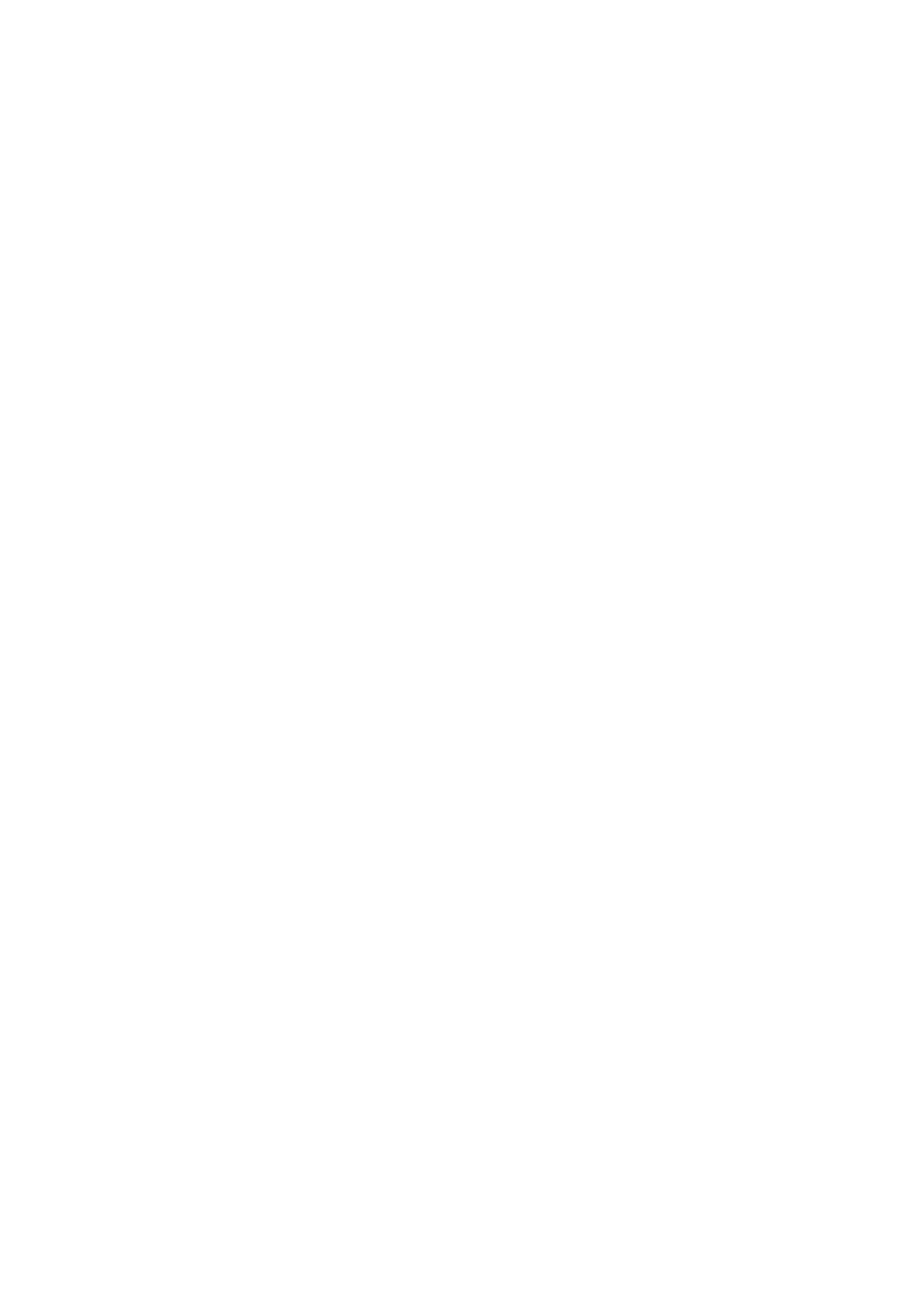### Workshop Committee

#### Program Co-Chairs

Jens Grivolla, Universitat Pompeu Fabra (Spain) Nancy Ide, Vassar College (USA)

#### General Organizers

Kalina Bontcheva, University of Sheffield (UK) Christopher Cieri, Linguistic Data Consortium (USA) Eric Nyberg, Carnegie Mellon University (USA) James Pustejovsky, Brandeis University (USA) Jonathan Wright, Linguistic Data Consortium (USA)

#### Program Committee:

Al Asswad, Mohammad, Cornell University Nuria Bel, Universitat Pompeu Fabra Steven Bethard, University of Alabama at Birmingham Philipp Cimiano, Universität Bielefeld Joan Codina, Universitat Pompeu Fabra Kevin Cohen, University of Colorado School of Medicine Azad Dehghan, University of Manchester Leon Derczynski, University of Sheffield Richard Eckart de Castilho, TU Darmstadt Nicolai Erbs, TU Darmstadt Thilo Götz, IBM Deutschland Mark A. Greenwood, University of Sheffield Nicolas Hernandez, University of Nantes Yoshinobu Kano, Japan Science and Technology Agency Peter Klügl, University of Würzburg Marie-Jean Meurs, Concordia University Yohei Murakama, Kyoto University Kamel Nebhi, University of Geneva Renaud Richardet, École Polytechnique Fédérale De Lausanne Carlos Rodríguez-Penagos, Barcelona Media Horacio Saggion, Universitat Pompeu Fabra Bahar Sateli, Concordia University Chunqi Shi, Brandeis University Keith Suderman, Vassar College Michael Tanenblatt, Thomas J. Watson Research Center Martin Toepfer, Universität Würzburg Katrin Tomanek, VigLink Inc. Marc Verhagen, Brandeis University Karin Verspoor, University of Melbourne Graham Wilcock, University of Helsinki René Witte, Concordia University Torsten Zesch, University of Duisburg-Essen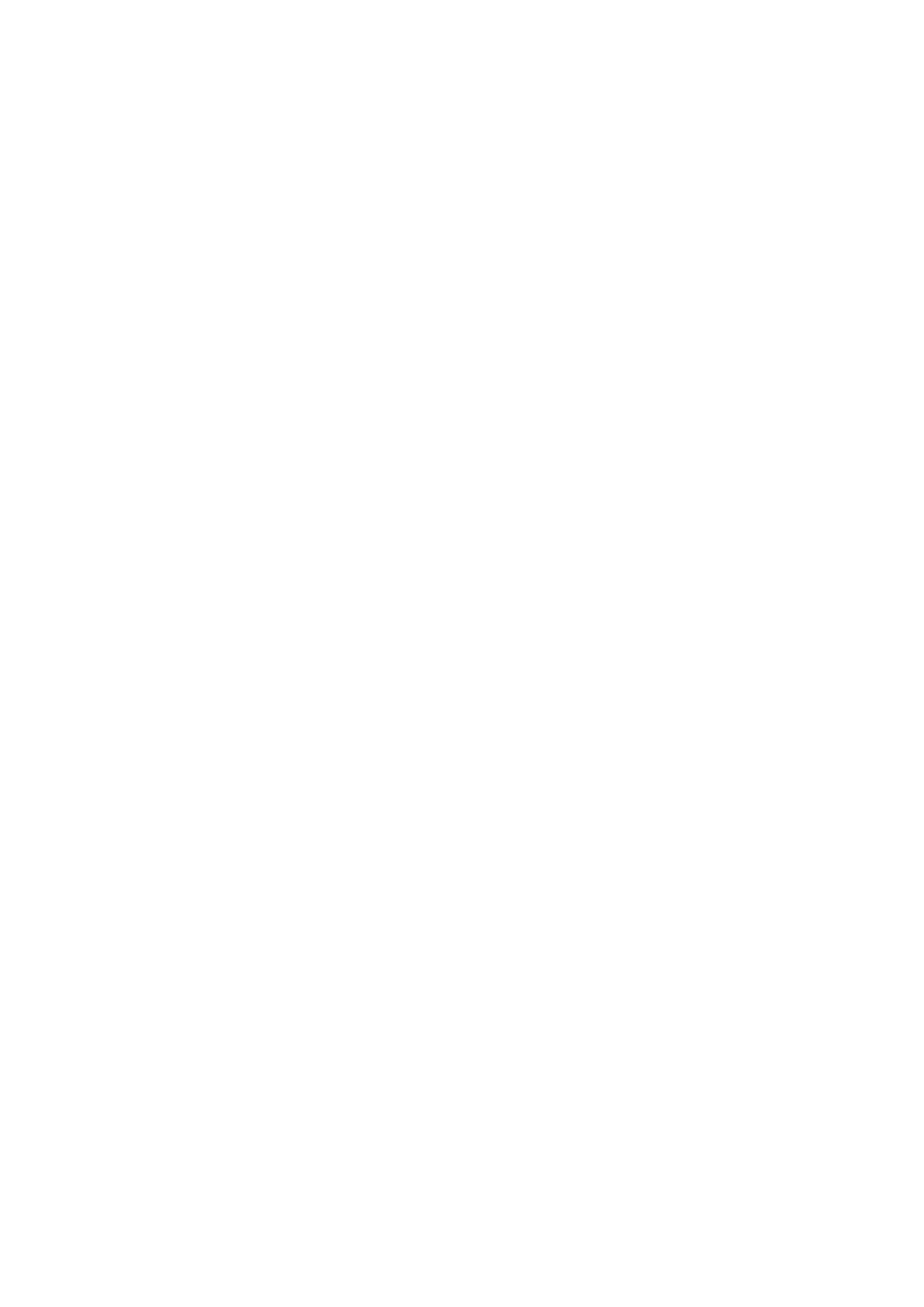## Table of Contents

| A broad-coverage collection of portable NLP components for building shareable analysis pipelines                                                                                                              |
|---------------------------------------------------------------------------------------------------------------------------------------------------------------------------------------------------------------|
| Integrating UIMA with Alveo, a human communication science virtual laboratory<br>Dominique Estival, Steve Cassidy, Karin Verspoor, Andrew MacKinlay and Denis Burnham 12                                      |
| Towards Model Driven Architectures for Human Language Technologies                                                                                                                                            |
| The Language Application Grid Web Service Exchange Vocabulary                                                                                                                                                 |
| Significance of Bridging Real-world Documents and NLP Technologies<br>Tadayoshi Hara, Goran Topic, Yusuke Miyao and Akiko Aizawa  44                                                                          |
| A Conceptual Framework of Online Natural Language Processing Pipeline Application                                                                                                                             |
| Command-line utilities for managing and exploring annotated corpora                                                                                                                                           |
| SSF: A Common Representation Scheme for Language Analysis for Language Technology Infrastructure<br>Development                                                                                               |
| Quo Vadis UIMA?                                                                                                                                                                                               |
| Integrated Tools for Query-driven Development of Light-weight Ontologies and Information Extraction<br><b>Components</b><br>Martin Toepfer, Georg Fette, Philip-Daniel Beck, Peter Kluegl and Frank Puppe  83 |
| <b>Intellectual Property Rights Management with Web Service Grids</b>                                                                                                                                         |
| EUMSSI: a Platform for Multimodal Analysis and Recommendation using UIMA<br>Jens Grivolla, Maite Melero, Toni Badia, Cosmin Cabulea, Yannick Estève, Eelco Herder, Jean-                                      |

Marc Odobez, Susanne Preuß and Raúl Marín . . . . . . . . . . . . . . . . . . . . . . . . . . . . . . . . . . . . . . . . . . . . . . . . . [101](#page-0-0)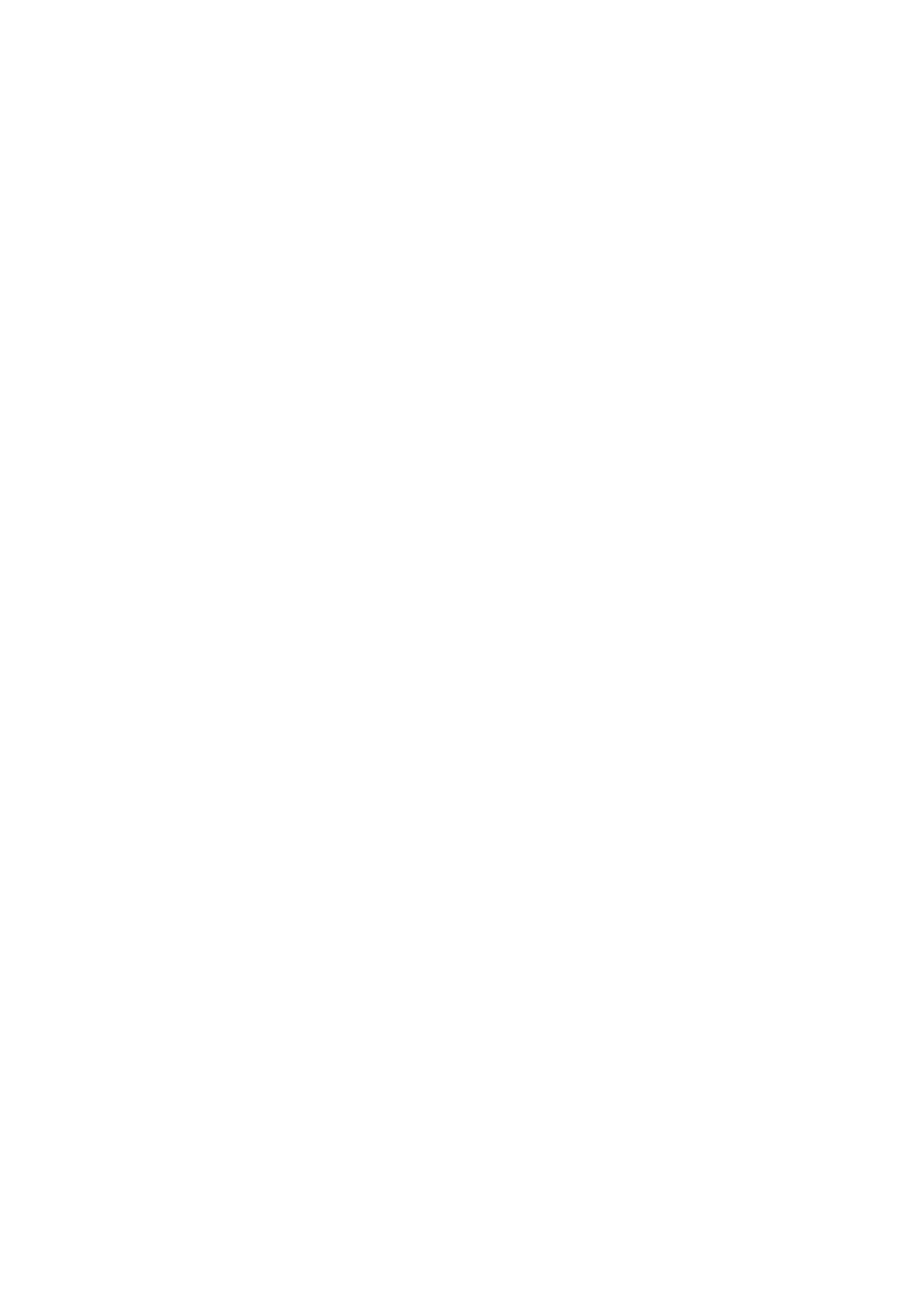# Conference Program

### Saturday, August 23, 2014

| $8:45 - 9:00$   | <b>Opening Remarks</b>                                                                                                                                                                      |
|-----------------|---------------------------------------------------------------------------------------------------------------------------------------------------------------------------------------------|
| $9:00 - 9:30$   | A broad-coverage collection of portable NLP components for building shareable<br>analysis pipelines<br>Richard Eckart de Castilho and Iryna Gurevych                                        |
| $9:30 - 10:00$  | Integrating UIMA with Alveo, a human communication science virtual laboratory<br>Dominique Estival, Steve Cassidy, Karin Verspoor, Andrew MacKinlay and Denis<br><b>Burnham</b>             |
| $10:00 - 10:30$ | Towards Model Driven Architectures for Human Language Technologies<br>Alessandro di Bari, Guido Vetere and Kateryna Tymoshenko                                                              |
| $10:30 - 11:00$ | Coffee break                                                                                                                                                                                |
| $11:00 - 11:30$ | The Language Application Grid Web Service Exchange Vocabulary<br>Nancy Ide, James Pustejovsky, Keith Suderman and Marc Verhagen                                                             |
| 11:30-12:00     | Significance of Bridging Real-world Documents and NLP Technologies<br>Tadayoshi Hara, Goran Topic, Yusuke Miyao and Akiko Aizawa                                                            |
| $12:00 - 12:30$ | A Conceptual Framework of Online Natural Language Processing Pipeline Appli-<br>cation<br>Chunqi Shi, James Pustejovsky and Marc Verhagen                                                   |
| $12:30 - 14:00$ | Lunch                                                                                                                                                                                       |
| 14:00-14:30     | Command-line utilities for managing and exploring annotated corpora<br>Joel Nothman, Tim Dawborn and James R. Curran                                                                        |
| $14:30 - 15:00$ | SSF: A Common Representation Scheme for Language Analysis for Language Tech-<br>nology Infrastructure Development<br>Akshar Bharati, Rajeev Sangal, Dipti Misra Sharma and Anil Kumar Singh |
| $15:00 - 15:30$ | Coffee break                                                                                                                                                                                |
| 15:30-16:00     | Quo Vadis UIMA?<br>Thilo Götz, Jörn Kottmann and Alexander Lang                                                                                                                             |